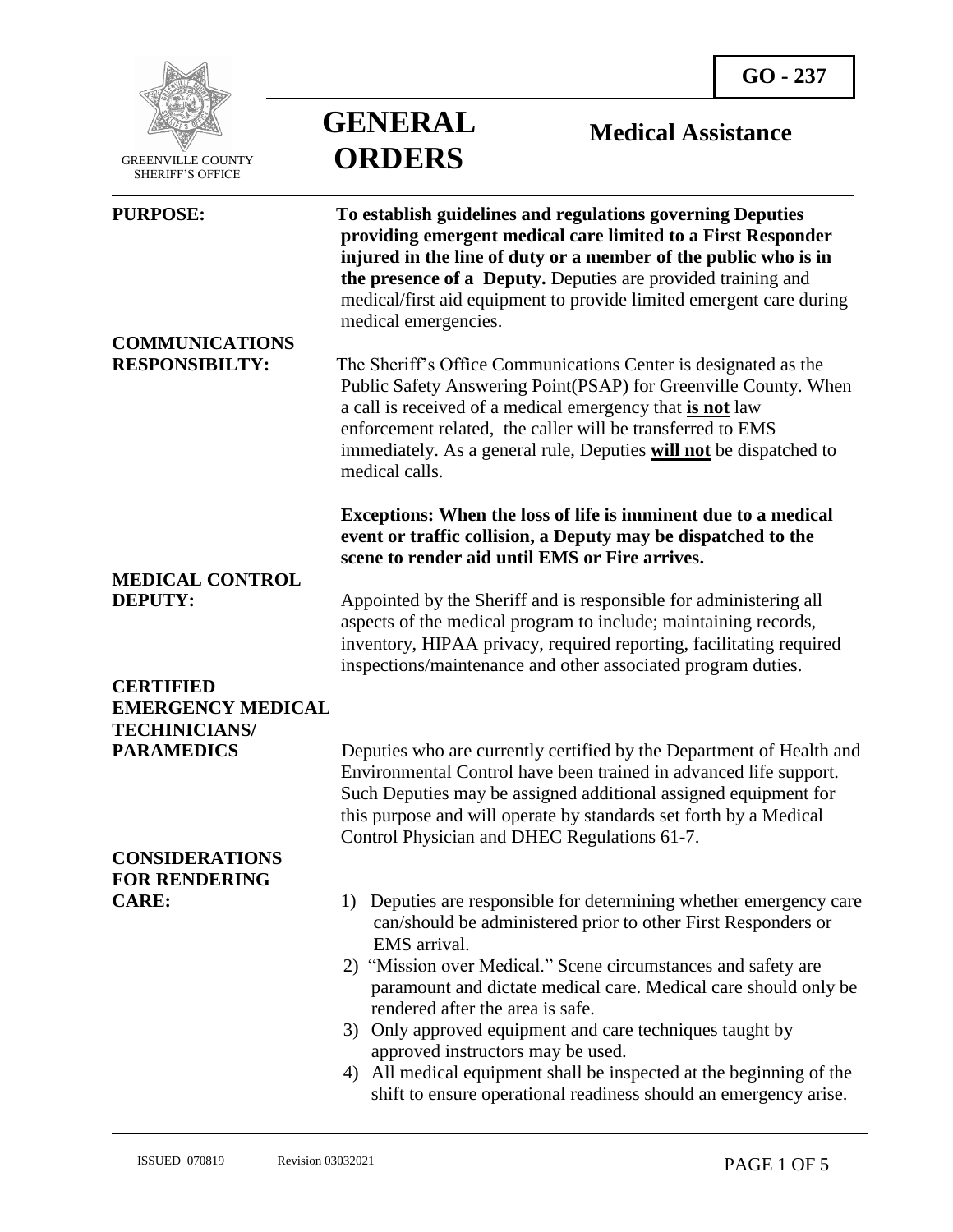|                       | 5) Missing or damaged equipment shall be reported to appropriate<br>Supervisor. The supervisor will forward a copy of the report to<br>the Medical Control Deputy for replacement.                                                                                                                                                                                                                                                                                                                                                                                                          |
|-----------------------|---------------------------------------------------------------------------------------------------------------------------------------------------------------------------------------------------------------------------------------------------------------------------------------------------------------------------------------------------------------------------------------------------------------------------------------------------------------------------------------------------------------------------------------------------------------------------------------------|
| <b>TRAINING:</b>      | All sworn personnel will receive training prior to being issued any<br>medical equipment and refresher training at least bi-annually.<br>Training must:<br>1) Reflect current medical guidelines for skills from State or<br>National curriculums, and applicable laws and statutes.<br>2) Reflect manufacturer's equipment guidelines.<br>3) Be conducted by certified instructors or subject matter experts<br>in the respective areas.<br>4) Be relevant to the potential calls for service the Deputy may<br>respond to.<br>5) Be documented by skills check-off sheets, test, or both. |
| <b>TRAUMA CARE:</b>   | All Deputies shall be trained to provide emergent hemorrhage<br>control.                                                                                                                                                                                                                                                                                                                                                                                                                                                                                                                    |
|                       | Nearly all external bleeding can be controlled by direct pressure with<br>a dressing. The affected limb may also need to be elevated. However,<br>in certain tactical situations, the direct use of a tourniquet or wound<br>packing should be considered. Responding deputies must consider<br>both the tactical situation and injury severity when deciding which<br>hemorrhage control technique to employ.                                                                                                                                                                              |
| <b>TOURNIQUET</b>     |                                                                                                                                                                                                                                                                                                                                                                                                                                                                                                                                                                                             |
| (CAT or SOF):         | Instances where immediate application of a tourniquet should be<br>considered include the following:<br>1) Life-threatening extremity bleeding or severed/mangled limbs<br>with multiple bleeding areas, to allow immediate airway<br>management and provide for faster evacuation. Use of the<br>tourniquet can be reassessed once airway and breathing are<br>stable as well as the casualty.<br>2) Extremity bleeding not controlled by conventional methods.                                                                                                                            |
|                       | <b>Indication for use:</b>                                                                                                                                                                                                                                                                                                                                                                                                                                                                                                                                                                  |
|                       | 1) Severe extremity hemorrhage that cannot be controlled or<br>stopped by direct pressure<br>2) Bleeding from an entrapped limb not accessible to rescuers.<br>3) Multiple casualties with extremity bleeding when rescuers<br>lack the resources to control all bleeding casualties with<br>simple methods.                                                                                                                                                                                                                                                                                |
| <b>WOUND PACKING:</b> | <b>Standard or hemostatic gauze indications for use:</b><br>Severe extremity hemorrhage above tourniquet application sites<br>(upper thigh, hips, shoulders) that cannot be stopped or controlled<br>by direct pressure.                                                                                                                                                                                                                                                                                                                                                                    |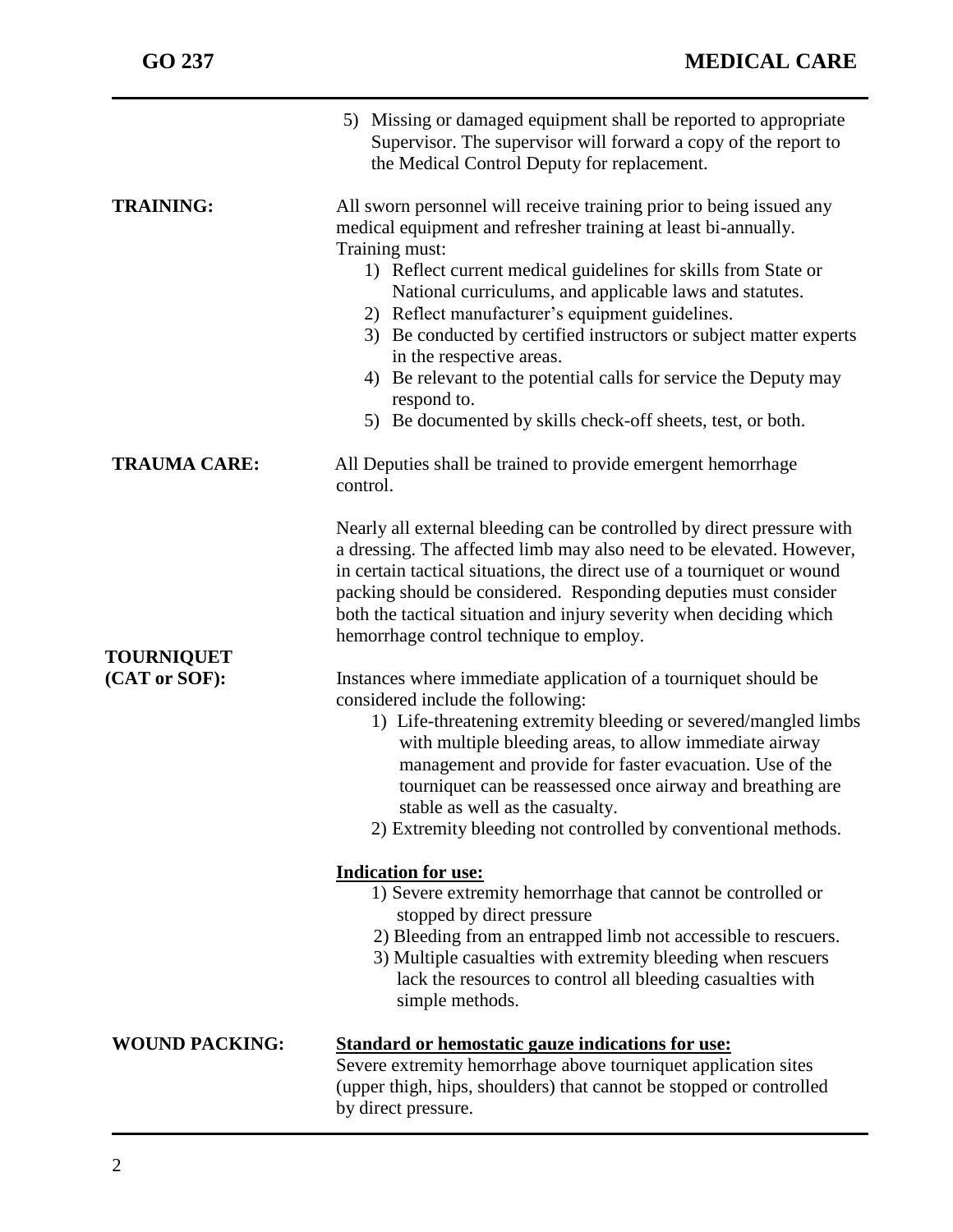j

|                | <b>Chest Seals Hyfin and Halo Seals indications for use:</b><br>Open wound to the chest/back or front of the neck (i.e. penetrating<br>trauma from firearms and stabbings.)                                                                                                                                                                                                                                                                                                                                                                                                                      |
|----------------|--------------------------------------------------------------------------------------------------------------------------------------------------------------------------------------------------------------------------------------------------------------------------------------------------------------------------------------------------------------------------------------------------------------------------------------------------------------------------------------------------------------------------------------------------------------------------------------------------|
| <b>CARDIAC</b> | NOTE: Advanced medical procedures such adjunct airway<br>insertion, needle decompression, IVs, hemostatic clamps, etc. are<br><b>prohibited</b> from use except by approved Sheriff's Office<br>EMT/Paramedics.                                                                                                                                                                                                                                                                                                                                                                                  |
| <b>ARREST:</b> | All Deputies will be trained to provide initial care until the arrival of<br>the Fire Department or EMS. All deputies are equipped with a CPR<br>pocket mask and some are issued an Automatic External Defibrillator<br>(AED). An AED is a battery operated medical device used to deliver<br>an electric shock through the chest wall and heart in a cardiac arrest.<br>The AED has built-in computers which allow the device to determine<br>if the patient's heart rhythm is "shockable" or not. Early access, CPR<br>and defibrillation are key factors in saving victims of cardiac arrest. |
|                | <b>NOTE:</b> Cardiac arrest secondary to trauma is not treated according<br>to this protocol.                                                                                                                                                                                                                                                                                                                                                                                                                                                                                                    |
|                | <b>Administrative Procedures for AEDs:</b><br>The Medical Control Officer will be responsible for implementing<br>and administering the program, maintaining records, documentation,<br>reporting use of the AED, facilitating required inspection and<br>maintenance of the units, and other associated program duties.                                                                                                                                                                                                                                                                         |
|                | Sworn deputies who are assigned an AED shall safeguard the unit<br>from potential damage. The unit shall be visible and accessible for<br>immediate use.                                                                                                                                                                                                                                                                                                                                                                                                                                         |
|                | The AED will be inspected for readiness at the start of each shift by<br>the operator per the manufacturer's guidelines. AEDs that are<br>damaged or not working properly shall be turned in to the Medical<br>Control Officer.                                                                                                                                                                                                                                                                                                                                                                  |
|                | Supervisors are to conduct documented quarterly line inspections to<br>include serial number of the unit.                                                                                                                                                                                                                                                                                                                                                                                                                                                                                        |
|                | <b>Reporting Procedures for AEDs:</b><br>Whenever an AED unit is used, the Deputy will notify the Medical<br>Control Officer who will facilitate a Data Report download from the<br>AED memory via EMS.                                                                                                                                                                                                                                                                                                                                                                                          |
|                | In the event of an AED malfunction, the Medical Control Officer will<br>complete a mandatory FDA medical products reporting form and<br>submit it to the FDA.                                                                                                                                                                                                                                                                                                                                                                                                                                    |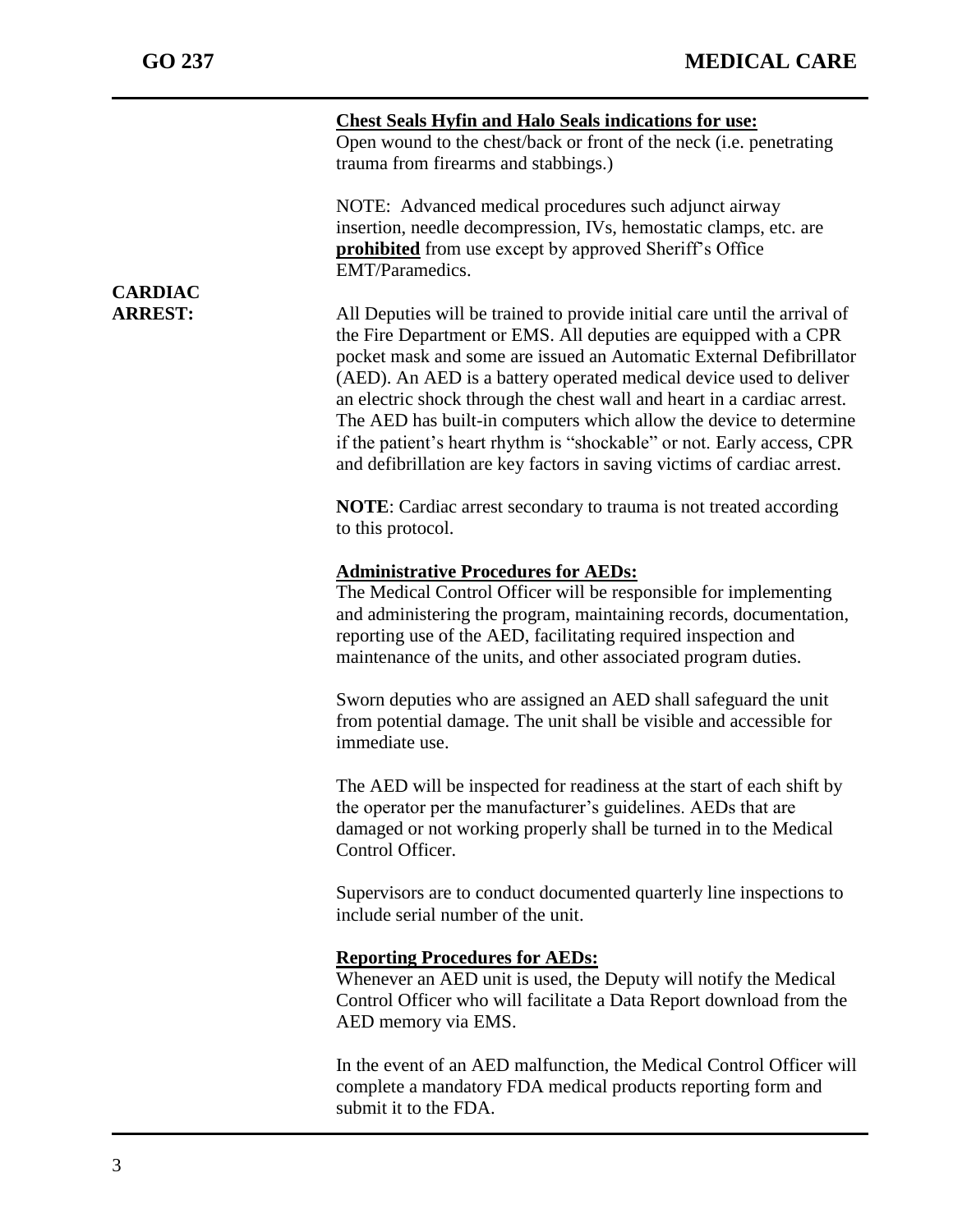| <b>NARCAN</b><br>(NALOXONE): | Narcan is an opioid antagonist medication used to reverse opioid<br>related sedation and respiratory depression. It has been successful in<br>treating overdoses of Morphine, Fentanyl, Oxycodone, OxyContin,<br>Percocet, Percodan, Hydrocodone, Vicodin, and Heroin. It has<br>virtually no side effects and will not exacerbate the victim's condition<br>if not needed.<br>The South Carolina Legislature has passed several Opioid Prevention<br>Act Laws. Title 44-130-60 regulates law enforcement administration<br>of Narcan to treat suspected opiate overdoses:                                                                                                                                                                                                                                                                                                                |
|------------------------------|-------------------------------------------------------------------------------------------------------------------------------------------------------------------------------------------------------------------------------------------------------------------------------------------------------------------------------------------------------------------------------------------------------------------------------------------------------------------------------------------------------------------------------------------------------------------------------------------------------------------------------------------------------------------------------------------------------------------------------------------------------------------------------------------------------------------------------------------------------------------------------------------|
|                              | <b>SECTION 44-130-60. First responder may administer opioid</b><br>antidote; immunity.                                                                                                                                                                                                                                                                                                                                                                                                                                                                                                                                                                                                                                                                                                                                                                                                    |
|                              | A) A first responder may administer an opioid antidote in an<br>emergency if the first responder believes in good faith that the<br>person is experiencing an opioid overdose.<br>B) The first responder must comply with all applicable<br>requirements<br>for possession, administration, and disposal of the opioid<br>antidote<br>and administration device. The department may promulgate<br>regulations to implement this section, including appropriate<br>training for first responders who carry or have access to an<br>opioid antidote.<br>$C$ ) A first responder who administers an opioid antidote in<br>accordance with the provisions of this section to a person whom<br>the first responder believes in good faith is experiencing an<br>opioid overdose is not by an act or omission subject to civil or<br>criminal liability or to professional disciplinary action. |
|                              | Narcan can be administered to:<br>1) Suspected opioid overdose victims<br>2) Law enforcement officers suffering from an exposure to opioids,<br>3) K9s suffering an exposure from opioids<br>4) All ages<br>Deputies must receive DHEC approved training prior to being issued<br>and administering Narcan. Pursuant to State Law, Deputies are not<br>required to administer Narcan, but they should use sound judgment<br>when treating a potential victim.                                                                                                                                                                                                                                                                                                                                                                                                                             |
|                              | <b>Administrative Procedures for Narcan</b><br>The Medical Control Officer will be responsible for implementing<br>and administering the program, maintaining records, documentation,<br>reporting use of Narcan, and other associated program duties.                                                                                                                                                                                                                                                                                                                                                                                                                                                                                                                                                                                                                                    |